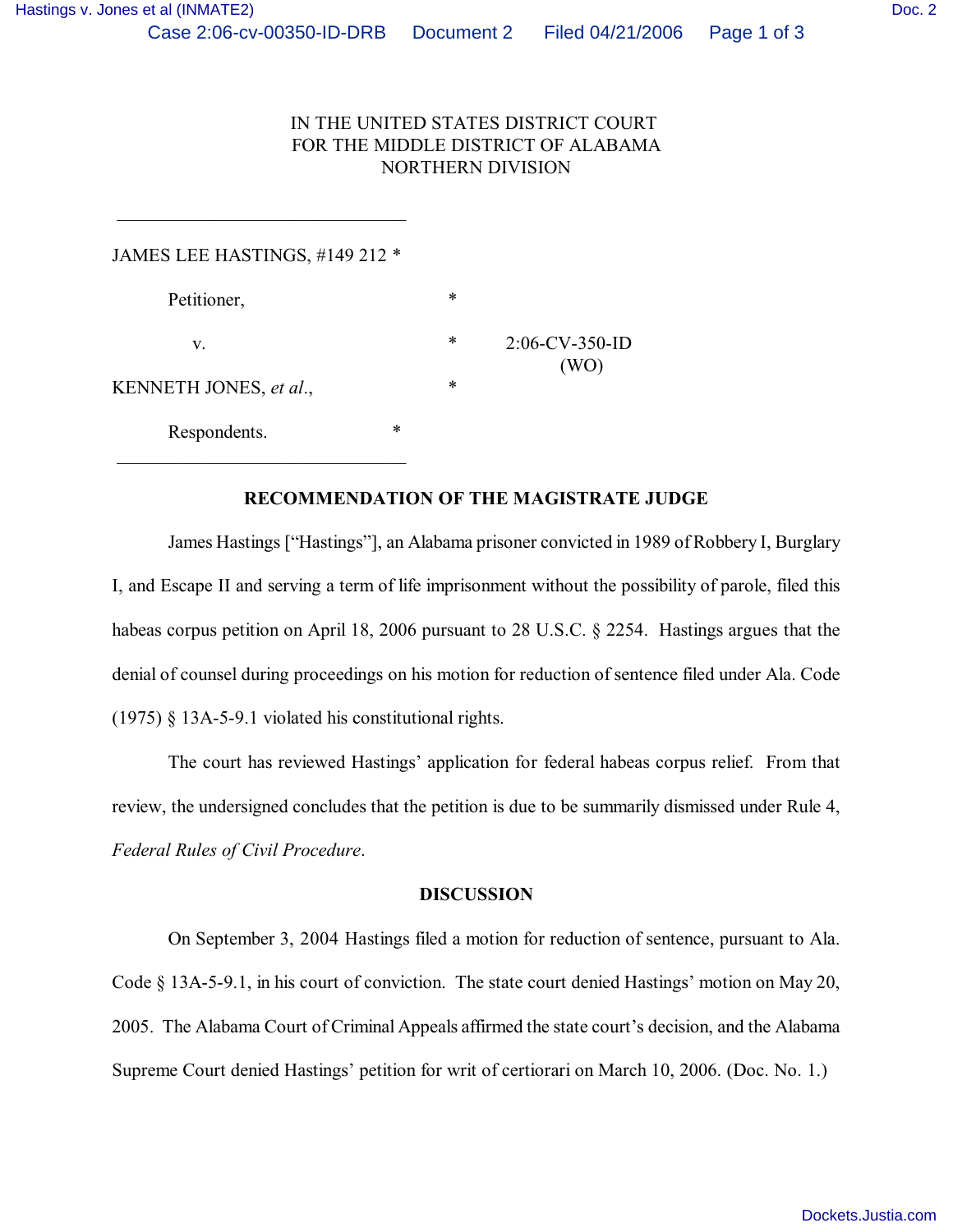Hastings filed the instant 28 U.S.C. § 2254 petition with this court on April 18, 2006. He argues therein that "pursuant to 13A-5-9.1, the circuit court reopened [his] case at the sentencing phase." (emphasis in original). Under Supreme Court precedent, Hastings maintains that sentencing is a critical stage at which the Sixth Amendment right to counsel attaches. Because he did not have the assistance of counsel during the hearing on his motion for sentence reduction, Hastings alleges that his constitutional rights were violated, thereby entitling him to a new sentencing hearing with the assistance of appointed counsel. (Doc. No. 1.)

Federal habeas corpus relief is granted only to persons who can establish that their incarceration violates the Constitution, law or treaties of the United States. *Estelle v. McGuire,* 502 U.S. 62, 67-78 (1991). The Constitution does not require a state to provide a post-conviction proceeding. *Pennsylvania v. Finley,* 481 U.S. 551, 556 (1987). States have no obligation to provide this avenue of relief. *U.S. v. MacCollom*, 426 U.S. 317, 323 (1976). Here, Hastings believes he was entitled to appointment of counsel during the hearing on his post-conviction request that the trial court consider him for a reduction of sentence under Ala. Code § 13A-5-9.1. The trial court denied his motion. Thus, no re-sentencing proceedings occurred and no right to counsel attached. *See* U. S. Const. Amend. VI. ("In all criminal prosecutions, the accused shall enjoy the right . . . to have the assistance of counsel for his defense."); *see also Williams v. Turpin,* 87 F.3d 1204, 1209 (11th Cir.1996) (the right to counsel is said to arise where "substantial rights of the accused may be affected.") (quoting *Mempa v. Rhay,* 389 U.S. 128, 134 (1967). Because Hastings' claim that he was entitled to the assistance of counsel at the hearing on his motion for reduction of sentence provides

<sup>&</sup>lt;sup>1</sup>In *Kirby v. State*, 899 So.2d968, 971-72 (Ala. 2004), the Alabama Supreme Court held that Alabama trial courts have the authority to consider prisoners' motions for reduction of sentence under Ala. Code § 13A-5-9.1.